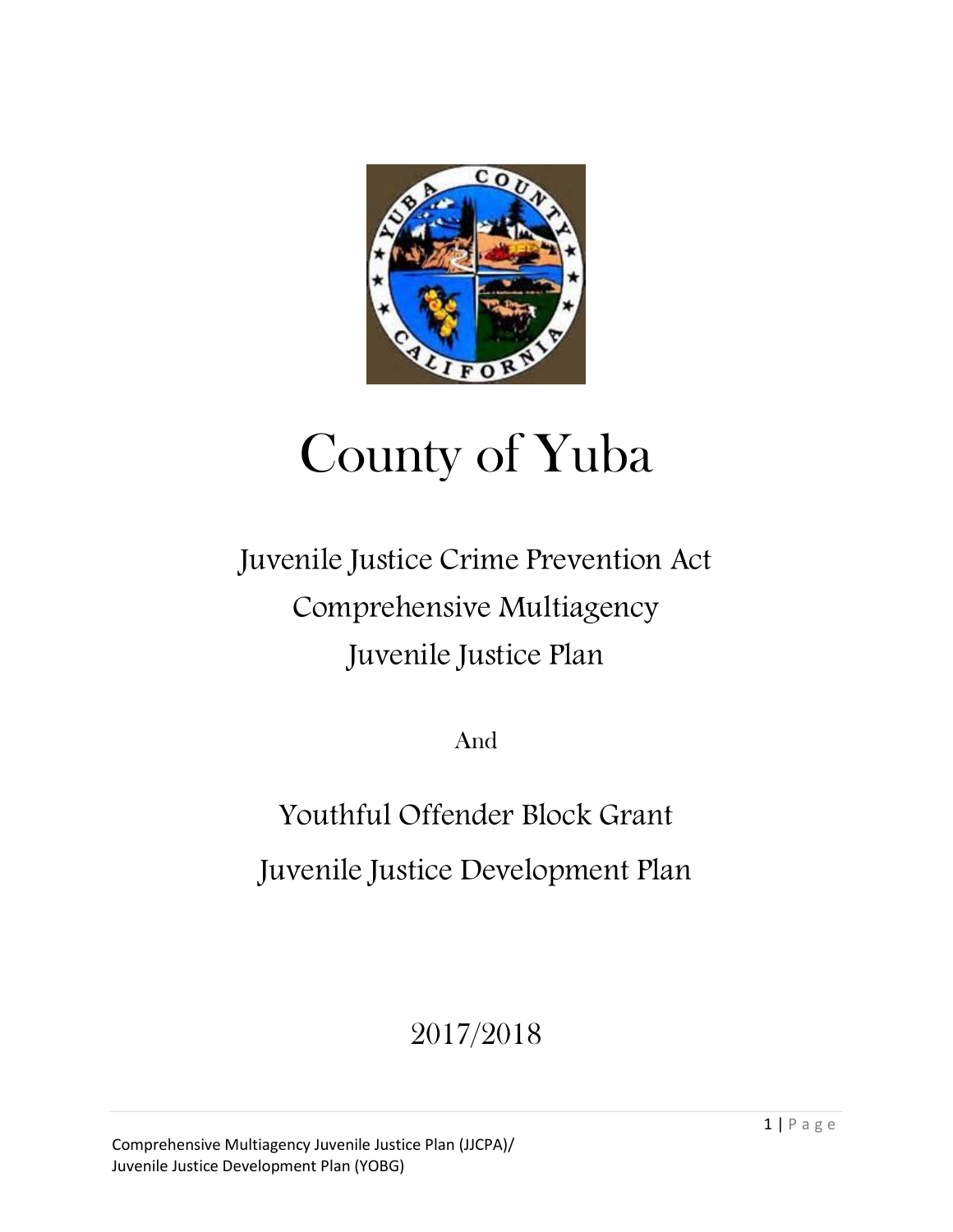# TABLE OF CONTENTS

| 1. |                                                  |                                                        |  |
|----|--------------------------------------------------|--------------------------------------------------------|--|
| 2. | Comprehensive Multiagency Juvenile Justice Plan3 |                                                        |  |
|    |                                                  | A. Assessment of Services Targeting At-Risk Juveniles3 |  |
|    | В.                                               | Identification of County Areas Facing Significant      |  |
|    |                                                  |                                                        |  |
|    |                                                  |                                                        |  |
| 3. |                                                  |                                                        |  |
| 4. |                                                  |                                                        |  |
| 5. |                                                  |                                                        |  |
| 6. |                                                  |                                                        |  |
| 7. | Strategies related to non DJJ eligible youth17   |                                                        |  |
| 8. | Regional agreements supported by YOBG18          |                                                        |  |
| 9. | Programs and strategies coordinated with JJCPA18 |                                                        |  |
|    |                                                  |                                                        |  |
|    |                                                  |                                                        |  |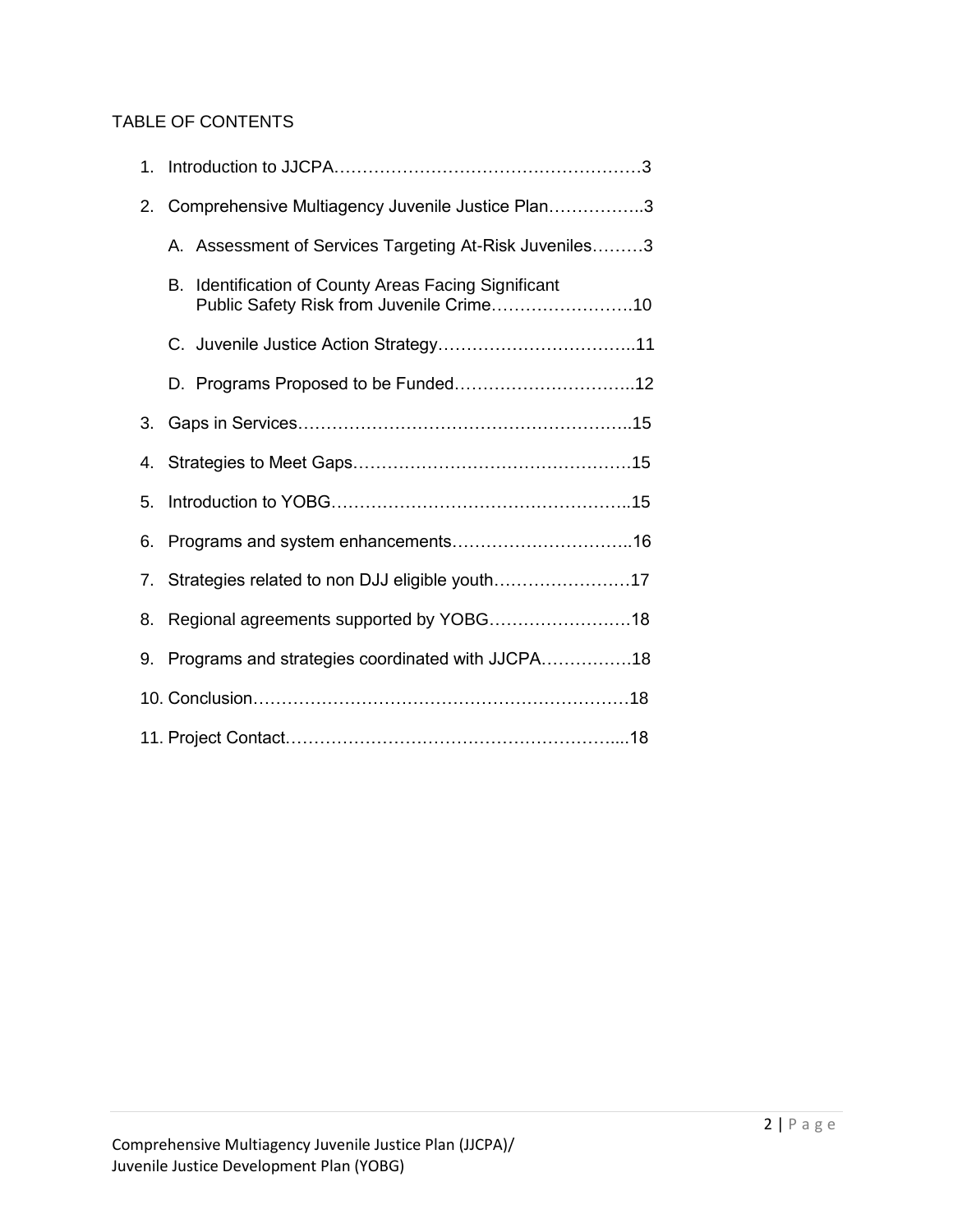# **Yuba County Juvenile Justice Coordinating Council 2017-2018**

Jim Arnold, Chief Probation Officer, Yuba County (Chair) Patrick McGrath, District Attorney, Yuba County Steven Durfor, Sheriff, Yuba County Al Wightman, Chief of Police, Wheatland Police Department Aaron Easton, Chief of Police, Marysville Police Department Jennifer Vasquez, Director, Health and Human Services Tony Hobson, Director, Sutter Yuba Behavioral Health Randy Fletcher, Chair of the Board of Supervisors, Yuba County Brian Davis, Public Defender, Yuba County Francisco Reveles, Ed.D., Superintendent, Yuba County Office of Education Judge Deborah Givens, Presiding Juvenile Court Judge, Yuba County Superior Court Janet Siller, Community Representative

#### **1. Introduction to JJCPA**

The Juvenile Justice Crime Prevention Act (JJCPA) 2000 provides funding to law enforcement, district attorneys' office and criminal justice agencies to support initiatives that target juvenile crime and delinquency. The JJCPA requires counties to annually review and approve the Comprehensive Multiagency Juvenile Justice Plan (CMJJP) that discusses the strategies employed to address juvenile crime, to report out on the programs utilized and their effectiveness, and indicate the cost associate with any program funded with it. The JJCPA is codified in Section 30061 of the Government Code.

Yuba County developed the current CMJJP in accordance with AB 1998 and the JJCPA to reflect historical progress, and current services and programs. Moving forward, the CMJJP will be updated and reviewed annually by the Yuba County Juvenile Justice Coordinating Council. The Probation Department will update the plan to reflect the progress made toward completing goals identified in the CMJJP, and present a current picture of the juvenile justice service delivery system.

JJCPA funds are now used primarily for early intervention efforts and supervision of juvenile offenders. Funds also support a variety of Assessments, counseling services and an array of individualized services/programs.

# **2. Comprehensive Multiagency Juvenile Justice Plan**

# **A. Assessment of Services Targeting At-Risk Juveniles**

Juvenile delinquency and dependency cases are heard by the same Juvenile Court Judge. A Deputy District Attorney is assigned to prosecute cases. The Public Defender's Office, contracted conflict counsel, and private defense counsel provide legal representation for juveniles. Probation receives juvenile referrals and citations from local law enforcement agencies and uses a validated assessment tool to determine the risk for recidivism. It also identifies areas where a juvenile may possess protective factors. Offenders who score as a high risk are generally referred for formal handling. Those who score as a lower risk are handled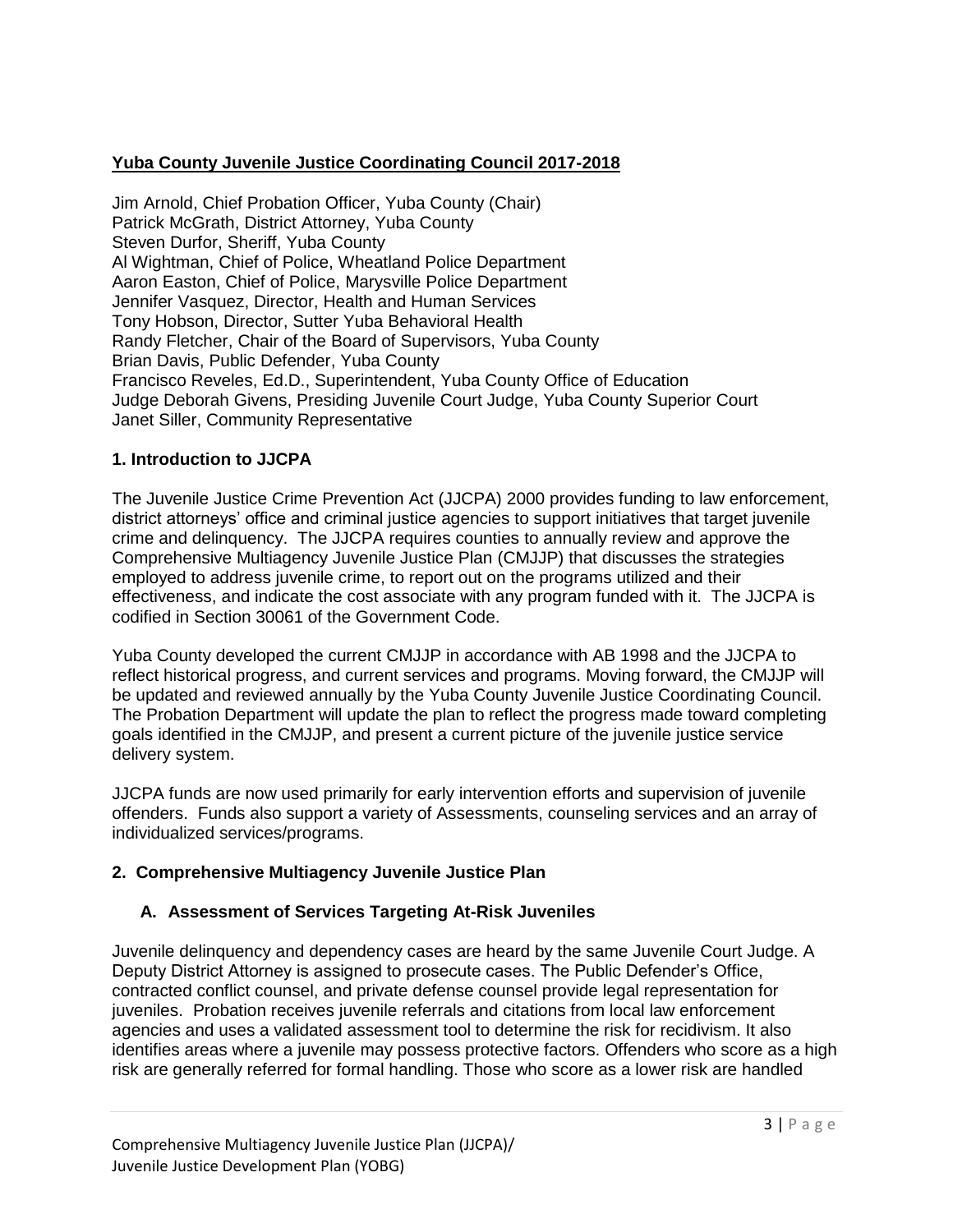informally with referrals for programs or to Traffic Court. Some may be placed on informal probation, without appearing in Court.

The Yuba County Probation Department maintains the Tri-County Regional Juvenile Rehabilitation Facility (Juvenile Hall), but is co-operated by Yuba, Sutter and Colusa Counties. Most detained juveniles in the juvenile hall are awaiting adjudication of a formal matter or are pending Transfer to Adult Court. Some are committed to Juvenile Hall for extended periods, waiting out of home placement or are pending a commitment to the Maxine Singer Youth Guidance Center (MSYGC).

The Yuba County Probation Department maintains the MSYGC, but is co-operated by Yuba, Sutter and Colusa Counties. The facility was built in 2002, and is located next to the Juvenile Hall. The primary objectives of the MSYGC are community protection and the redirection of delinquent behaviors by holding juveniles accountable for their behavior. This is accomplished by programs being provided by a myriad of individuals and organizations. Supervising Juvenile Corrections Counselors and Juvenile Corrections Counselors, Behavioral Health Therapist, Drug and Alcohol Counselors, Intervention Counselors from Sutter and Yuba County Probation Departments, Community Based Organizations, faith-based organizations and volunteers all work together to provide programming to the juvenile. Programs vary in time, but range from 30 minutes to two (2) hours in length. The programs are partitioned throughout the week to improve the effectiveness of the programs by ensuring the juveniles have time to fully absorb the content. MSYGC provides services to youth from 10 counties: Yuba, Sutter, Colusa, Placer, Calaveras, Tehama, Santa Cruz, Shasta, Amador and Napa.

Juvenile Court schools operated by the Yuba County Office of Education (YCOE) are located at the juvenile hall and MSYGC. Special Education and Individualized Educational Plan services are adhered to strictly. Probation and YCOE personnel collaborate closely to ensure the highest degree of academic achievement.

Probation has long-standing collaborative relationships with a number of allied agencies including Yuba County Department of Social Services (DSS), Sutter-Yuba Behavioral Health (SYBH), Marysville Joint Unified School District, Victor Community Support Services, Sutter-Yuba Children's System of Care and local law enforcement agencies.

Mental health assessments are widely used in determining specific risks and needs of a juvenile offender, to focus treatment efforts where they'll have the greatest impact, while insuring public safety.

Preference is given to the least restrictive intervention necessary to address delinquent behavior and is maintained throughout the process and by all participants. In most cases, lower level local non-custody treatment and intervention options are explored and exhausted before longterm commitment or removal to foster care are considered. Youth requiring more intensive services, are discussed at the weekly Yuba County Assessment Team (YCAT) meeting and SuperCAT once a month. Participants include; probation, child welfare, behavioral health and local school districts.

Judges, deputy district attorneys, defense counsel, probation officers, other law enforcement, social workers, behavioral health clinicians, and local treatment providers all play pivotal and active roles in the adjudication of juvenile justice cases and the development of related case plans.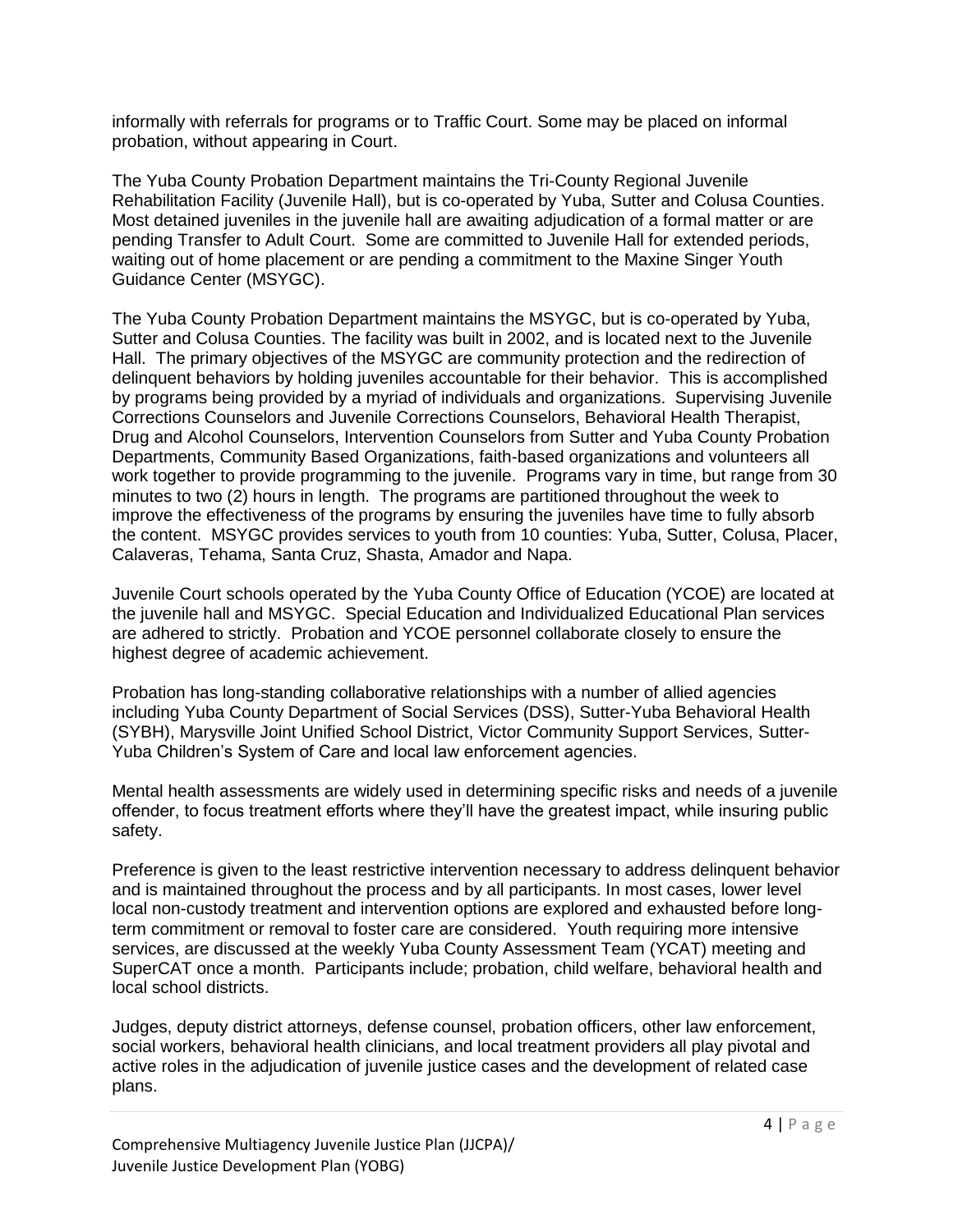#### *Existing services that target at-risk juveniles and juvenile offenders:*

#### *a. Probation Department:*

Probation is the primary agency responsible for handling matters relating to juvenile crime and delinquency in the County. Through formal arrangements and informal coordination, it exercises discretion, having the best interests of the youth and the community in mind. It also plays a prominent role in many other venues where the general welfare of juveniles is the focus. Officers from all levels within probation participate in a number of initiatives and programs geared toward improving opportunities for young people. Many officers are involved in coaching various sports activities outside their work schedule. Officers participate in events for the extensive homeless population in the local community. Additionally, officers participate in a number of events related to the Marysville Joint Unified School District; such the annual Bicycle Rodeo (teaching bicycle safety), Read Across America and Grad Night.

The probation department hosts a weekly Gang Meeting to discuss gang trends and identify needs in the community. Local law enforcement, district attorney's office and school district administration attend these meetings. This is an information sharing meeting, where school officials often identify youth and discuss what services might be beneficial. Often times these youth have not yet touched the criminal justice system; which makes it the perfect time to provide some sort of intervention.

Early interventions are important aspects of Yuba County's juvenile justice continuum and have been the focus since the 1980's. In 1986, the probation department and the Marysville Joint Unified School District (MJUSD) began a partnership appropriately named the P.A.S.S. Program, Probation and School Success. In 1990, the P.A.S.S. Program collaborated with the Yuba County Office of Education (YCOE) and placed a probation officer at a Community/Court School (Thomas E. Mathews). The primary goal of the program has been to counteract factors interfering with student learning and performance with a comprehensive and multifaceted approach, based on interventions facilitated by law enforcement personnel. This collaborative approach includes the on campus probation officer facilitating student and family access to services and special assistance as needed; providing intervention to families and students in crisis situations; providing student and family support as student's transition through grade level changes; increasing the relationship and/or partnership between home and school; and increasing community involvement and support to enhance the use of volunteers at the school site.

The P.A.S.S. Program is a preventative program that focuses on reducing violence at home and at the school site; identifying and providing intervention services in relating to child abuse; reducing the number of referrals to the criminal justice system using proactive measures; and providing a coordination of resources and behavioral strategies that foster resiliency.

This proactive approach is the core of the program. The P.A.S.S. Program incorporates high standards for learning, related to social and personal functioning. Enhancing the individual potential of student's results in measurable outcomes that have increased academic performance, increased promotion rates, reduced violence at the school sites, reduced out-of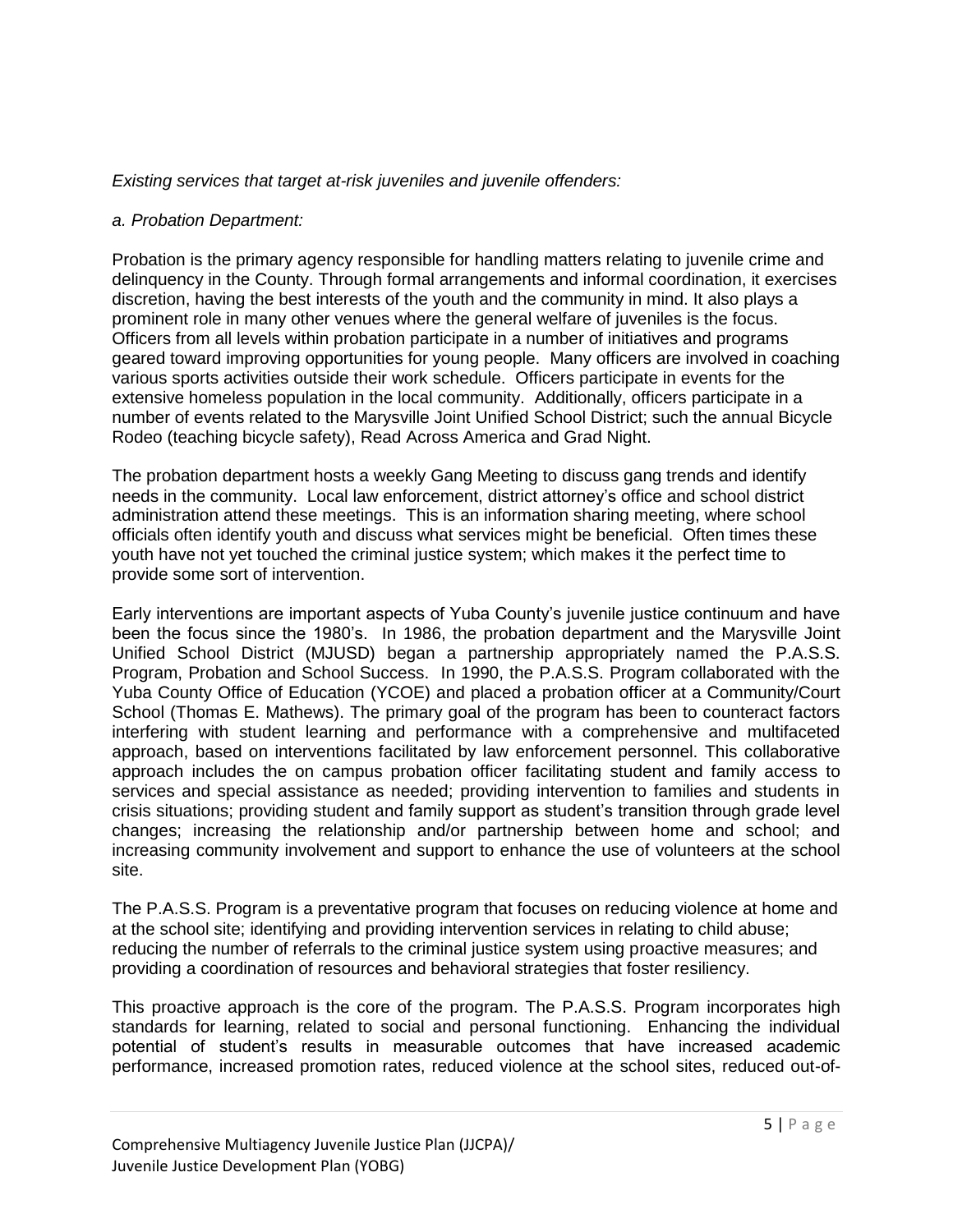school suspensions and improved attendance among all students since truancy issues have proved to be a contributing factor in juvenile crime and delinquency.

Many of the students involved in the program are from lower socioeconomic backgrounds and often from families with lower educational levels. The P.A.S.S. Program provides multifaceted services to address barriers faced by these families. The officers account for the human diversity in their daily practices, help to address barriers to learning, and promote healthy development in these students.

To further enhance the P.A.S.S. Program, the probation department, in conjunction with the MJUSD and YCOE, provides a truancy mediation program, including a Truant Officer, to keep students in school. Truancy is often a gateway to delinquent behavior and is indicative of family dysfunction on a larger scale. When elementary school-age children are truant, there are many causes such as domestic violence in the home, substance abuse, mental illness, poverty, homelessness, abuse, and neglect. The Truancy program provides a swift response and early intervention to the many issues faced by these students. With early intervention and dedicated multi-agency commitment, we hope to re-direct these children who are possibly on their path to becoming juvenile offenders and/or dropouts. The probation department's Truant Officer provides essential services to the school district, probation department, students, and their families. With early intervention we hope to prevent at risk youth from becoming part of the criminal justice system.

In 2015, a grant was written and awarded to the probation department for Cedar Lane and Linda Elementary Schools, due to limited opportunities to identify or offer services to at-risk elementary age children and their families prior to juvenile justice system involvement. These schools were selected as they had the highest truancy rates and sheriff office service calls than similar schools within the district. An Intervention Counselor and a Therapist from the Yuba County Probation Department/Victim Services were selected and placed in these two schools to help identify at-risk students who are under-served due to the intake criteria of existing programs. The target is 5th and 6th grade students with at least two unexcused absences and one or more episodes of delinquent or maladaptive behavior. In addition, students in all grades with two or more absences (excused or unexcused) for two or more consecutive months will be evaluated for services. These combinations of factors suggest that an at-risk student who demonstrates these patterns of behavior, are often associated with a path towards a future involvement in the juvenile justice system. This grant will expire in December 2017.

#### b. Juvenile Court:

The Juvenile Court maintains one courtroom with a Judge hearing delinquency and dependency matters at separate times. Members of the probation department, child welfare services, district attorney's office, public defender's office, conflict and private defense counsel, work collaboratively regularly to address a variety of issues related to the juvenile justice system. Historically, at the lead of the juvenile judge, many members from these various agencies and the school districts have teamed up and attended the annual Beyond the Bench Conference and the Foster Youth Education Summit.

c. District Attorney: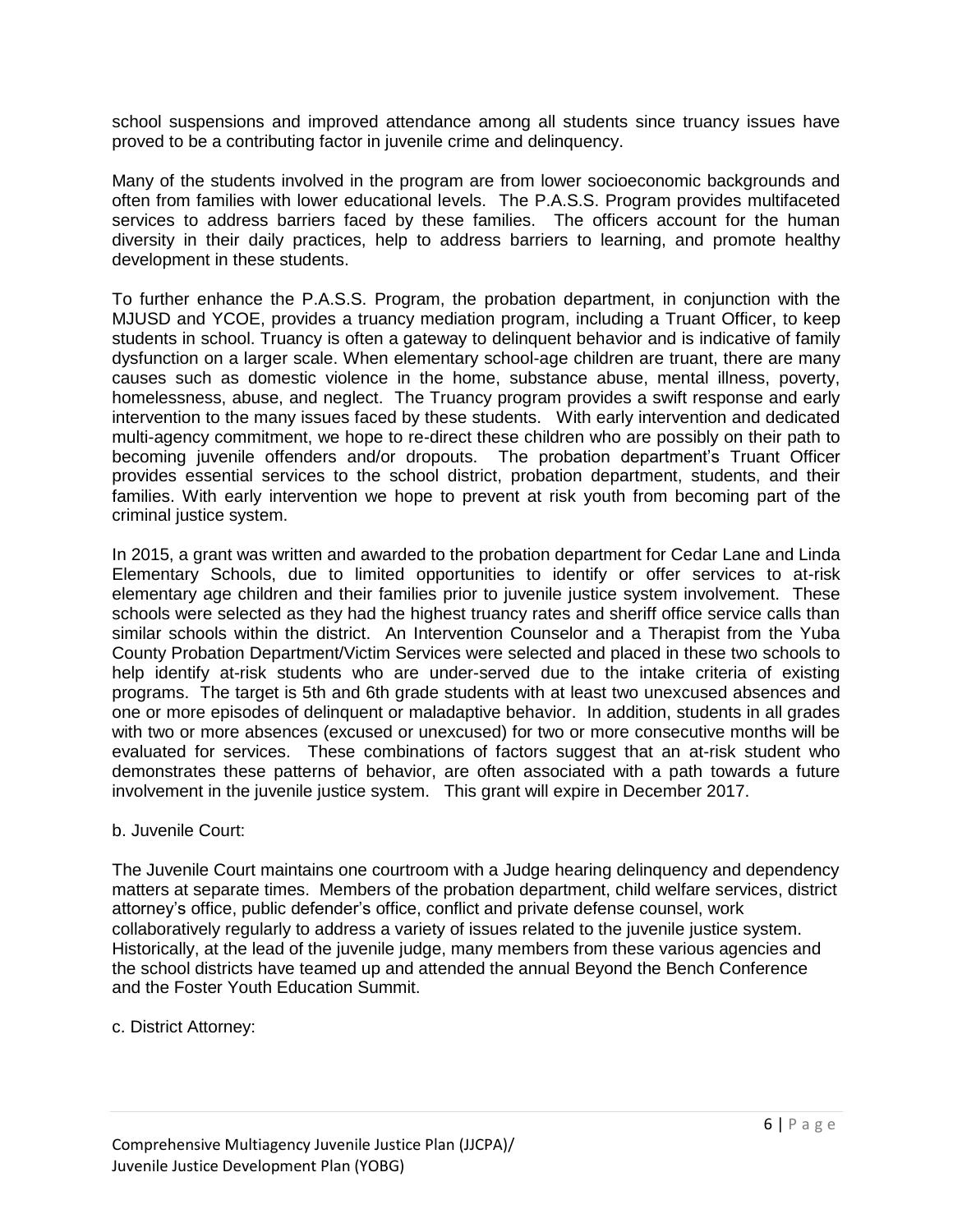A Deputy District Attorney (DDA) is assigned to the Juvenile Court. In addition to their traditional role as prosecutor, the DDA will regularly consult with law enforcement and probation officers on matters regarding the handling of a case or a disposition.

#### d. Defense counsel:

Private defense attorney's, who are contracted through the Court, represent youth in most criminal matters. Defense Attorney's regularly consult with probation officers and the DDA on what is the best outcome of a case involving youth.

#### e. Law Enforcement:

The two city police departments in Yuba County are Marysville Police Department (MPD) and Wheatland Police Department (WPD). MPD is responsible for the city limits of Marysville and WPD is responsible for the city limits of Wheatland. The Yuba County Sheriff's Office (YCSO) is responsible for the outlining and rural areas of Yuba County. YCSO also operates the County Jail. All three of these law enforcement agencies are the source of most referrals to the Probation Department.

MPD dedicated a School Resource Officer (SRO) to the MJUSD and YCOE. The SRO interacts with the youth; problem solves at the school level, and handles crimes on identified campuses. With the SRO handling the calls for service on campuses, this reduces the number of calls for service being handled by the patrol division. The SRO provides training on Active Shooter and Lockdown procedures and is a first responder when incidents occur. The SRO also identifies gang trends, learns to know the different groups of juveniles, and establishes relationships that have been proven to be valuable investigative tools.

All agencies have a specific unit or officer dedicated to gang issues in the respective jurisdictions. Most officers are familiar with juvenile members of local gangs and often coordinate suppression activities with probation and other agencies. They also conduct gang awareness presentations to families and schools. They hold other types of educational or informational forums that address issues of concern for their respective communities.

Local law enforcement, including the probation department participates in a multi-agency task force, Yuba-Sutter Area Gang Enforcement to target gang activity. The task force convenes and patrols the local area in order to suppress gang involvement, by contacting individuals, vehicle stops and/or searches of residences.

#### f. Education:

There are 23 schools (K-12) in MJUSD. In addition to the probation department's P.A.S.S. Program, MJUSD has incorporated Positive Behavior Intervention and Support (PBIS) into their school systems. This program allows school staff, including the DPO, to appropriately reward and reinforce positive behavioral choices in students, while at the same time addressing and eliminating problem behaviors at the earliest possible intervention point. P.A.S.S. Officers offer an array of services and individual and group programs as well. These interventions are related to bulling, conflict resolution, gang involvement and anger management.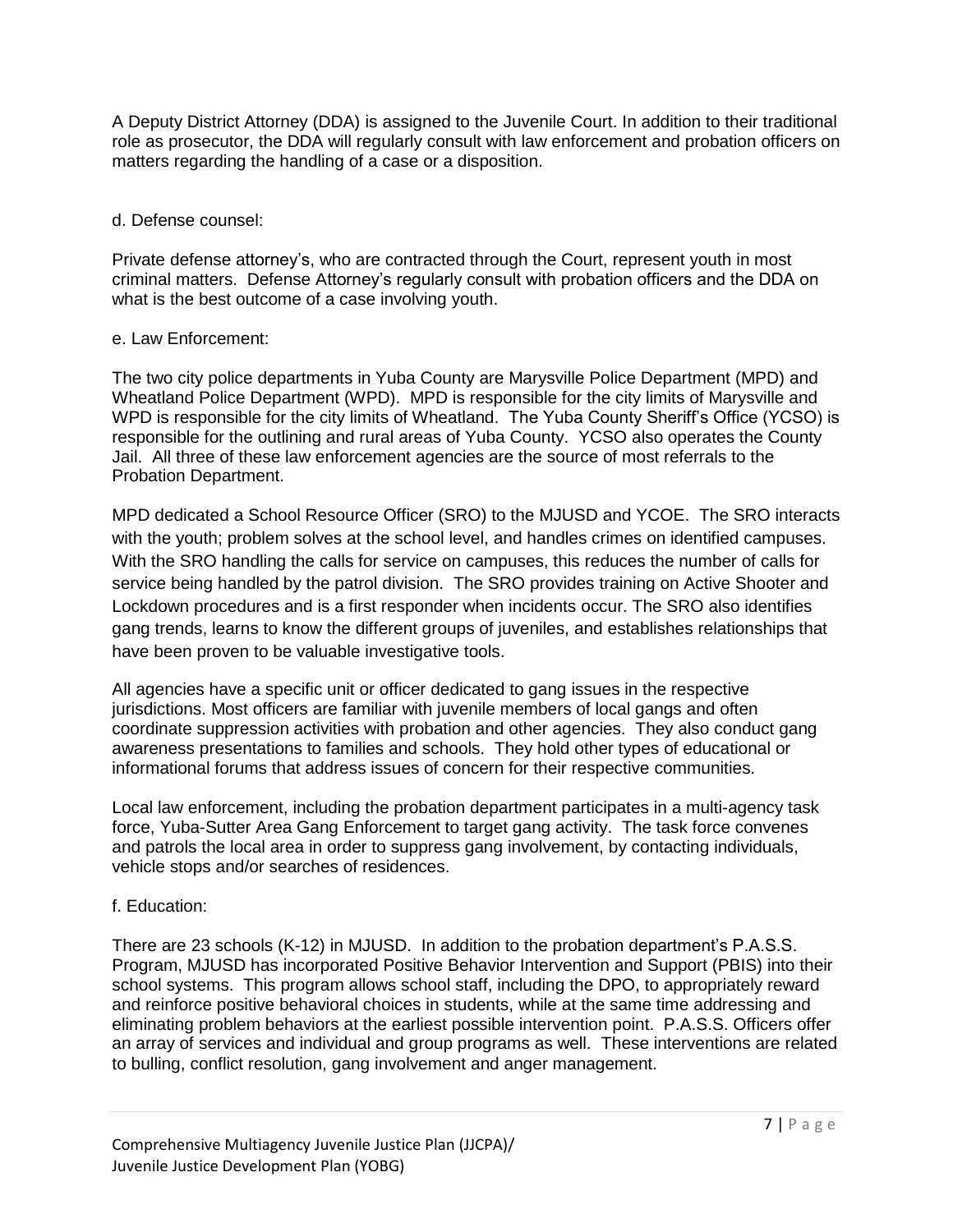The Yuba County Office of Education (YCOE) maintains Thomas E. Mathews (TEM), the community court school in the County that specifically target at-risk juveniles and juveniles who are under the jurisdiction of the Juvenile Court. The probation department has dedicated a full time Deputy Probation Officer (DPO) to TEM. The DPO has a caseload of probation youth who attend TEM. The DPO offers an array of services and programs to all students on location. The DPO is the liaison between school, social services, parents and law enforcement. The DPO is co-responsible for the safety and security of all youth who attend the school and the DPO utilizes progressive discipline to gain compliance of school rules. The programs facilitated include Social and Emotional Needs, Behavioral Redirecting, Relationship Building and School Culture.

YCOE also provides educational services to detained youth at Juvenile Hall and MSYGC. YCOE has incorporated PBIS into their school systems. This program allows school staff, including the DPO, to appropriately reward and reinforce positive behavioral choices in students, while at the same time addressing and eliminating problem behaviors at the earliest possible intervention point.

Schools participate in mitigating juvenile crime and delinquency primarily through truancy reduction efforts, as well as special educational settings that cater to the specific needs of at-risk juveniles and offenders. They also maintain regular contact with and coordinate education activities with law enforcement and probation officers.

#### g. Child Welfare Services:

Child Welfare Services (CWS) provides traditional services geared to preventing child abuse and neglect, and identifying and coordinating the treatment for children who have been abused. They provide family maintenance and family reunification services, and other mandated and voluntary services to persons subject to dependency laws. DSS is responsible for coordinating the financial reimbursement of various programs that benefit delinquent youth and for which probation receives funds. Through this statutory function, CWS has limited oversight for some activities performed by probation, including Title IV-E and AFDC-FC entitlement payments. CWS Social Workers will respond with law enforcement officers in emergency situations to assess the suitability of a home for a child and can remove that child if it is deemed necessary. CWS holds the contracts for many programs that benefit at-risk juveniles and juvenile offenders, including the Transitional Housing Placement Program (THPP) and the Independent Living Program (ILP). In addition to the investigations they conduct for dependency cases, CWS Social Workers will conduct investigations in concert with probation officers on dual-status youth and make recommendations regarding the appropriate venue for a case.

#### h. Behavioral Health Services:

SYBH operates Sutter and Yuba County's various mental health programs, or holds the contracts for private vendors who provide similar or other counseling services. In that capacity, and as the entity responsible for Medi-Cal compliance, SYBH maintains oversight of various programs that service at-risk juvenile or juvenile offenders. Mental health clinicians provide direct service to Medi-Cal eligible youth, including those supervised by Probation.

SYBH is the primarily entity responsible for youth in patient and out patient needs in Sutter and Yuba Counties. They provide Functional Family Therapy, Trauma Focused Cognitive Behavioral Therapy and Therapeutic Behavioral Services.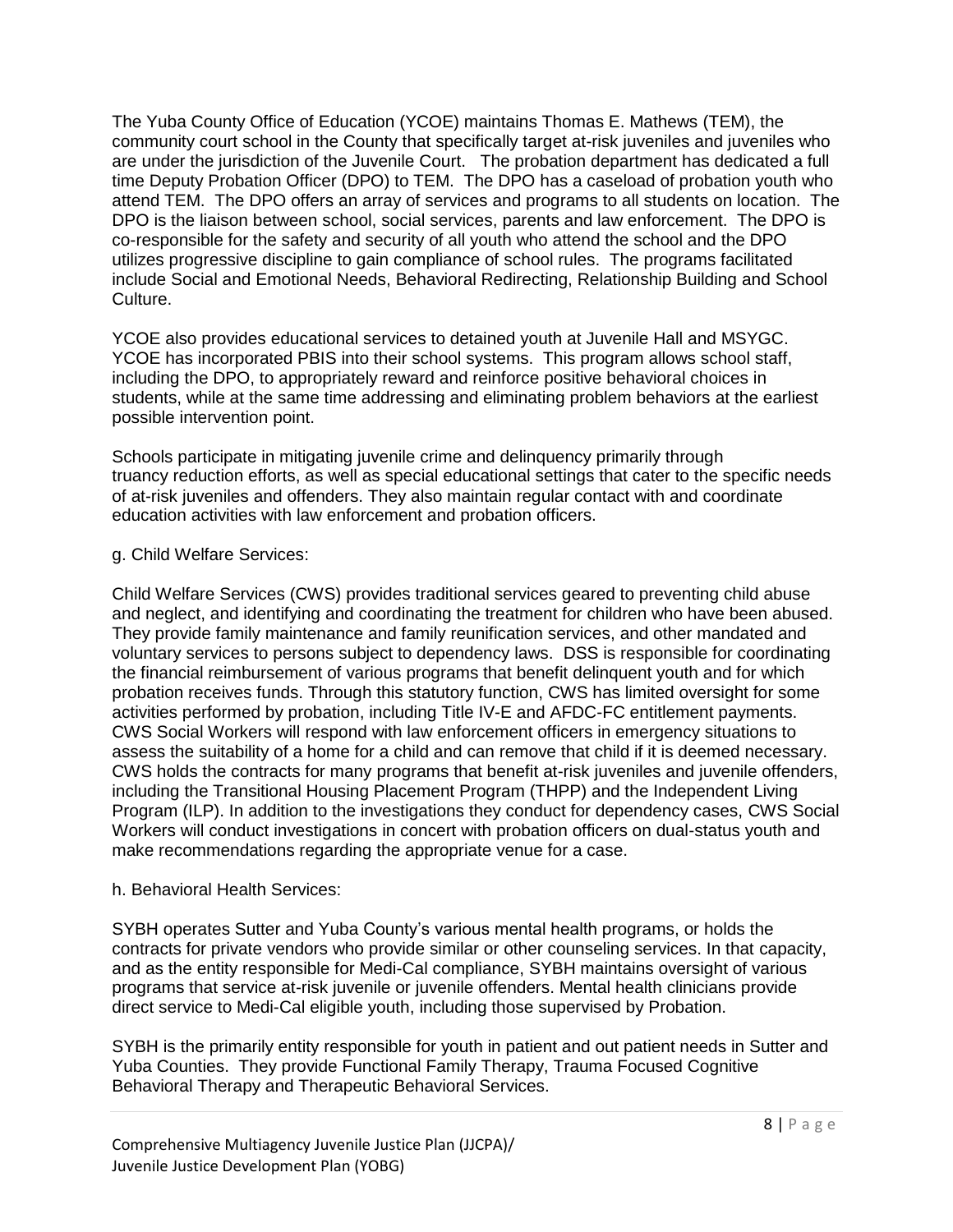SYBH also has staff assigned to the Tri County Regional Rehabilitation Facility and the Maxine Singer Youth Guidance Center to provide crisis counseling to detained youth and consult with Probation personnel regarding how to treat or handle offenders exhibiting suicidal, violent, aggressive, or otherwise problematic behavior. SYBH staff is also assigned to the Camp programs and perform individual and group counseling sessions. A psychologist also conducts in-depth evaluations on certain referred youth for the benefit of the Juvenile Court and concerned parties.

Prevention and Early Intervention (PEI) funding via Mental Health Services Act has expanded crisis intervention capacities to Children and the Transitional Age Youth (TAY). SYBH offers an array of programs in both Sutter and Yuba Counties. The following programs at school-based:

- Aggression Replacement Training (ART) is a ten-week course offered for adolescents on a high school campus. It is a cognitive behavioral intervention that trains participants to cope with their aggressive and/or violent behaviors.
- Girls' Circle is a high school or middle school girls' support group that will run in eight, ten, or twelve week sessions. Each session will have a theme, and each week will include activities and/or discussion related to topics within that theme.
- Life Skills Training Elementary School Program is a developmentally appropriate substance abuse and violence prevention program designed for upper elementary school students to help increase self-esteem, develop healthy attitudes, and improve knowledge of essential life skills - all of which promote healthy and positive personal development.
- Life Skills Training High School Program is designed to promote positive health and personal development for high school youth. The program helps adolescents navigate the challenges of the high school years, and prepares them for the independence and responsibilities they will encounter as young adults. The program uses developmentally appropriate, collaborative learning strategies to help students achieve competency in the skills that have been shown to prevent substance use, violence, and other health risk behaviors.
- Second Step training develops social and emotional learning by building communication skills, increasing self-confidence, and helping students identify goals and responsibilities.
- Signs of Suicide (SOS) is a middle school suicide prevention and risk awareness training. Using an age-appropriate DVD and follow-up discussion, the training is provided to middle school staff, students, and families to give youth the skills to "Acknowledge, Care, and Tell" if they feel that they, or someone they know, is showing signs of depression or may be at risk of suicide.
- Red Ribbon Week is an alcohol, tobacco and other drug and violence prevention awareness campaign observed annually in October.
- Yellow Ribbon Suicide Prevention Trainings are designed to address youth/teen suicide prevention and suicide risk awareness in high school. Student leaders can be trained by PEI staff to present information to their peers with the support of PEI staff, or PEI staff can present the information to the student body. Presentations can be scheduled throughout the year at high schools.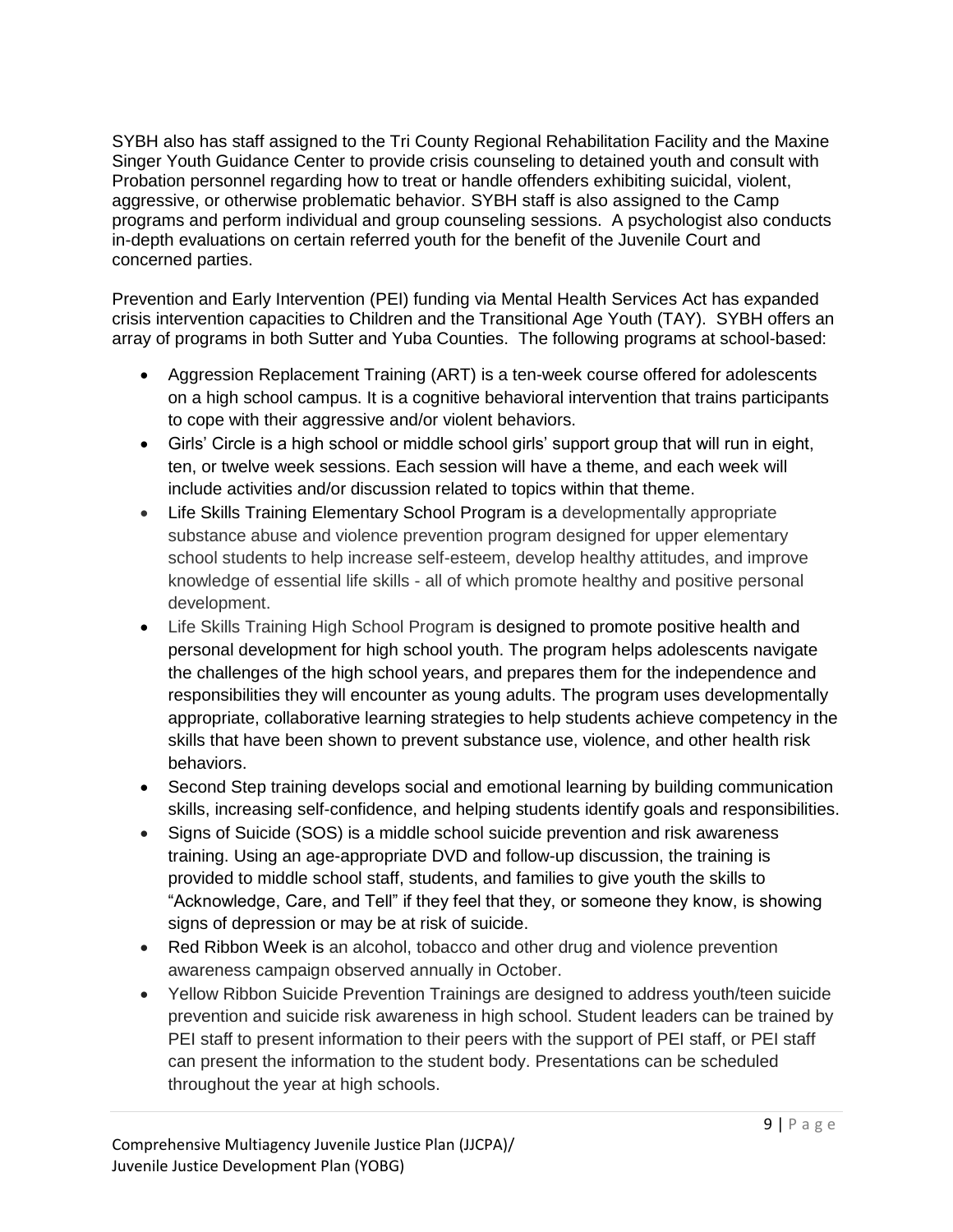SYBH also offers the following off site programs for the families of youth:

- Nurtured Heart Approach is a relationship-focused methodology focused on helping children (and adults) build their Inner Wealth and use their intensity in successful ways. Originally developed for working with the most difficult children, including children diagnosed with ADHD, Oppositional Defiant Disorder, Reactive Attachment Disorder and other behavioral, emotional and anxiety related symptoms, it has been used effectively to help all kinds of families and children to better communicate and interact. Classes are offered in multiple locations in Yuba and Sutter counties in English and in Spanish.
- Strengthening Families is a nationally and internationally recognized parenting and family strengthening program for high-risk and general population families. It is an evidence-based family skills training program found to significantly improve parenting skills and family relationships, reduce problem behaviors, delinquency and alcohol and drug abuse in children, and to improve social competencies and school performance.

#### i. Community-Based Organizations:

Children's System of Care program provides a wide array of community and home-based services and supports to youth and their families. Services are available to youth who are experiencing significant emotional, psychological or behavioral problems that are interfering with their well-being, and their families, utilizing a multi-agency team approach. Referrals are made through SYBH Youth and Family Services through YCAT for Yuba County residents.

Victor Community Support Services (VSCC) delivers mental health and family support services in the homes, schools and communities in which people live. VCSS delivers programs ranging from prevention and early intervention programs to highly intensive home-based services designed to prevent residential and other institutional placements. VCSS is focused on empowering people of all ages to build upon their strengths and capacities to address the problems and needs they have within their lives. Each of the service sites within this organization share common goals and a treatment philosophy grounded in the belief that children need families, and that support should be provided in the communities where they live and attend school. VCSS offers a multitude of services to a very extensive list of target populations residing in the communities they serve. Some of the many services include: Wraparound, Specialty Mental Health Services, Therapeutic Behavioral Services, Foster Care Assessment and Treatment, Juvenile Justice Assessment and Treatment, 0-5 Services, Co-Occurring Disorders Treatment, Prevention and Early Intervention, and School-Based Services. VCSS has a comprehensive array of Evidence Based Practices as the foundation for its wide variety of community-based mental health services and strives to help children and their families succeed in their home and school environments. Additionally, Yuba County CWS and Probation have contracted with VCSS to facilitate Child Family Team meetings. Child Family Teams are a requirement under the Continuum of Care Reform.

#### **B. Identification of County Areas Facing Significant Public Safety Risk from Juvenile Crime**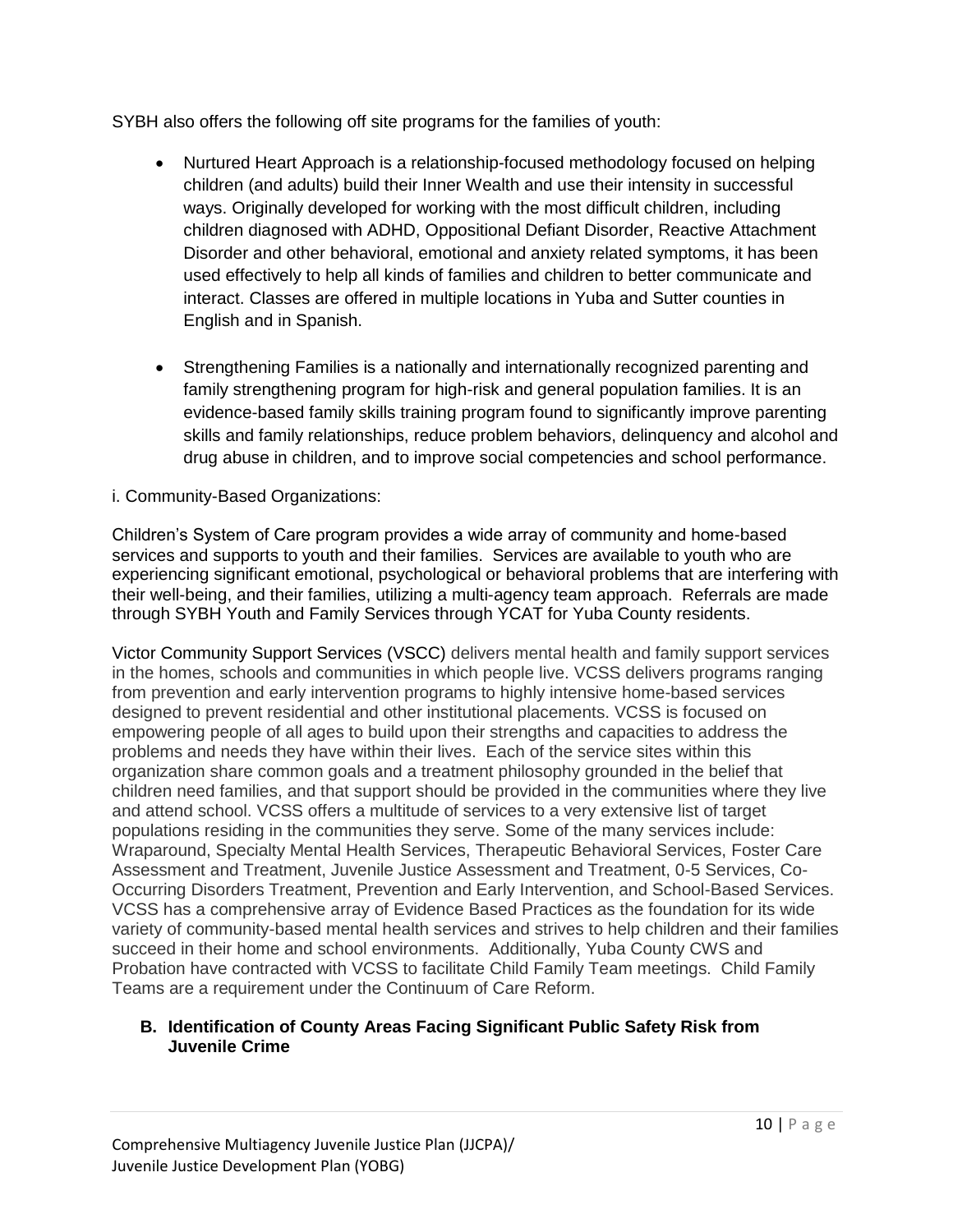Yuba County is primarily a rural county. The county has a population of 75,275 (US Census, 2016). Marysville, county seat, is the largest city with a population of 12,216 (US Census 2015). Wheatland, the other incorporated city, has a population of 3,725 (US Census 2015). Most of the Residents of the county live in unincorporated areas. A large portion of Yuba County consists of foothills and mountains. The economy of the county is primarily agriculturally based.

The 2016 United States Census reports that 21.6% of the residents in Yuba County live in poverty and consistently has had one of the highest unemployment rates in the state. According to the Bureau of Labor Statistics (2012), Yuba's unemployment rate was 15.9%.

Yuba has a high rate of citizens suffering from substance abuse (methamphetamine and heroin as the drug of choice). This in turn leads to domestic violence and child abuse rates that are high.

While the various jurisdictions may be able to identify specific areas that represent the greatest risk to public safety because of juvenile crime; Yuba County has taken the approach that most, if not all communities within the County, face the same general risks posed by juvenile crime and delinquency. For example, gang involvement and behavior have affected most communities within Yuba County. The same is generally true in regard to truancy, mental health needs, and substance abuse among adolescents.

There have been a number of schools identified as having a significant population of at-risk youth. This is based on a number of circumstances including; homelessness, truancy and high crime neighborhoods. These schools include Lindhurst High School, Cedar Lane and Linda Elementary Schools. For reasons mentioned, the probation department has partnered with these schools to provide an on-campus P.A.S.S. Officer, Intervention Counselor and Therapist. The P.A.S.S. Officer is located at the high school and Intervention Counselor and Therapist are located at the two elementary schools. These individuals offer many services and supports to youth and their families in order to deter youth from the criminal justice system.

# **C. Juvenile Justice Action Strategy**

The probation department implements several strategies that constitute a continuum of responses for juvenile offenders and at-risk juveniles, which include prevention and intervention at all levels. The goal of the department is to provide services up front to juveniles and families to divert juveniles from the delinquency system.

Many of the juvenile services provided by probation are open to referrals from all other agencies, community based programs, and self-referrals. Unless detained, all services are conducted with individual meetings with the juvenile and their family. All Yuba County probation officers are trained in Motivational Interviewing (MI) to create a foundational relationship for change. Probation keeps MI at the forefront of probation officer's tools by providing booster trainings. Probation also implemented a Sanction and Incentive Matrix in 2017 to provide swift and certain graduated sanctions and incentives for behavior change. From prevention to out-ofhome placement, services are provided along a continuum to maintain rehabilitation of juveniles and the safety and best interests of the community.

School-based probation officers (P.A.S.S. Program) are housed at one high school, one middleschool, and one continuation school. P.A.S.S. Officers provide supervision of all probation supervised juveniles, as well as assist with truancy matters, aid in triaging school behavior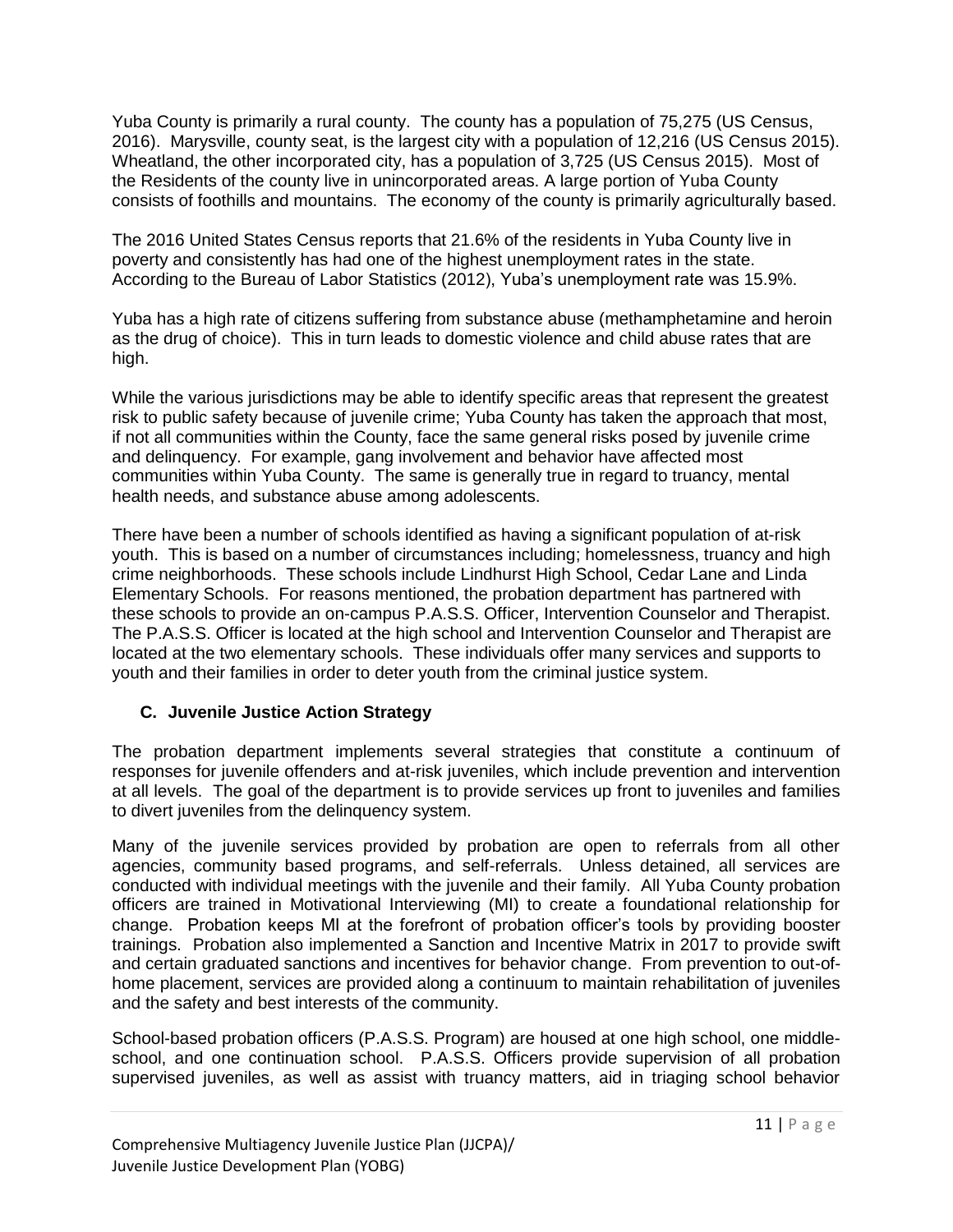issues, identify at-risk juveniles, refer juveniles and families to appropriate programs and services, and provide direct-service evidence-based programming to juveniles in need.

Once a juvenile is cited and/or arrested by law enforcement for a criminal offense, the Juvenile Intake Unit completes a lengthy interview process with the juvenile and their family. Using MI, the probation officer interviews the juvenile and family to gather information to complete the Positive Achievement Change Tool (PACT) assessment, in order to determine the juvenile's risk to reoffend, as well as any immediate risks and/or needs to be addressed. The probation officer will complete the assessment and if low risk to reoffend is indicated, then appropriate referrals to services and/or programs will be made. These services could include Individual/Family Therapy, The Parent Project, Anger Management, Cognitive Behavioral Therapy for Substance Abusing Adolescents, Sutter-Yuba Behavioral Health (SYBH), Children Systems of Care (CSOC) via SYBH, Grief Counseling, Transitional Aged Youth (TAY) via CSOC, Yuba County Assessment Team (YCAT), Yuba County Child Welfare Services, Yuba County One Stop and Adult Education, Alta California Regional Center, Yuba County Public Health, and Yuba County Welfare Division. Some of these services are offered through Yuba County Probation Department, while the rest are offered by other local agencies.

If a juvenile is cited and/or arrested for an offense that is a mandatory referral to the District Attorney pursuant to Section 653.5 of the Welfare and Institutions Code or the PACT assessment indicated moderate or high risk to reoffend, the probation officer begins to address the needs of the juvenile and the family as noted above. Additionally, the juvenile may then start the Court process simultaneously. At the Detention Hearing, the juvenile and family are ordered to report to the probation department for a Family Intake Assessment administered by the Substance Abuse Counselor and Therapist. During the assessment, several tools are utilized to determine a preliminary understanding of the needs of the youth and family. Those tools include Child Behavior Checklist (CBCL), Youth Self Report (YSR), Adolescent Substance Abuse Subtle Screening Inventory (SASSI) and Parent Adolescent Relationship Questionnaire (PARQ). The youth and family are subsequently referred to appropriate programs/services based on the outcome of each assessment tool. If/when a juvenile is placed on some type of supervision, the risk and needs of the assessment, along with a collaborative conversation with the juvenile and their family, translates into a written case plan. While on supervision, the probation officer utilizes the Juvenile Response Matrix. The matrix includes graduated sanctions for technical probation violations and incentives to positively reinforce positive behavior. The Response Matrix is presented to a supervisor when a violation of probation (VOP) is considered and the filing of a VOP must be approved by a supervisor when the VOP only includes technical violations and/or misdemeanor offenses. An updated PACT assessment is completed no less than every six months for a juvenile that is under any type of probation supervision. This allows for updated risk and needs information to inform team decisions and case planning.

At any point in the process, a juvenile's case can be staffed at the weekly YCAT meeting, which allows for several county agencies and community based organizations (per a release of information) to discuss how the juvenile and family might best be served.

#### **D. Programs Proposed to be Funded**

The following programs are proposed to be funded by JJCPA:

#### **Truancy Intervention Program**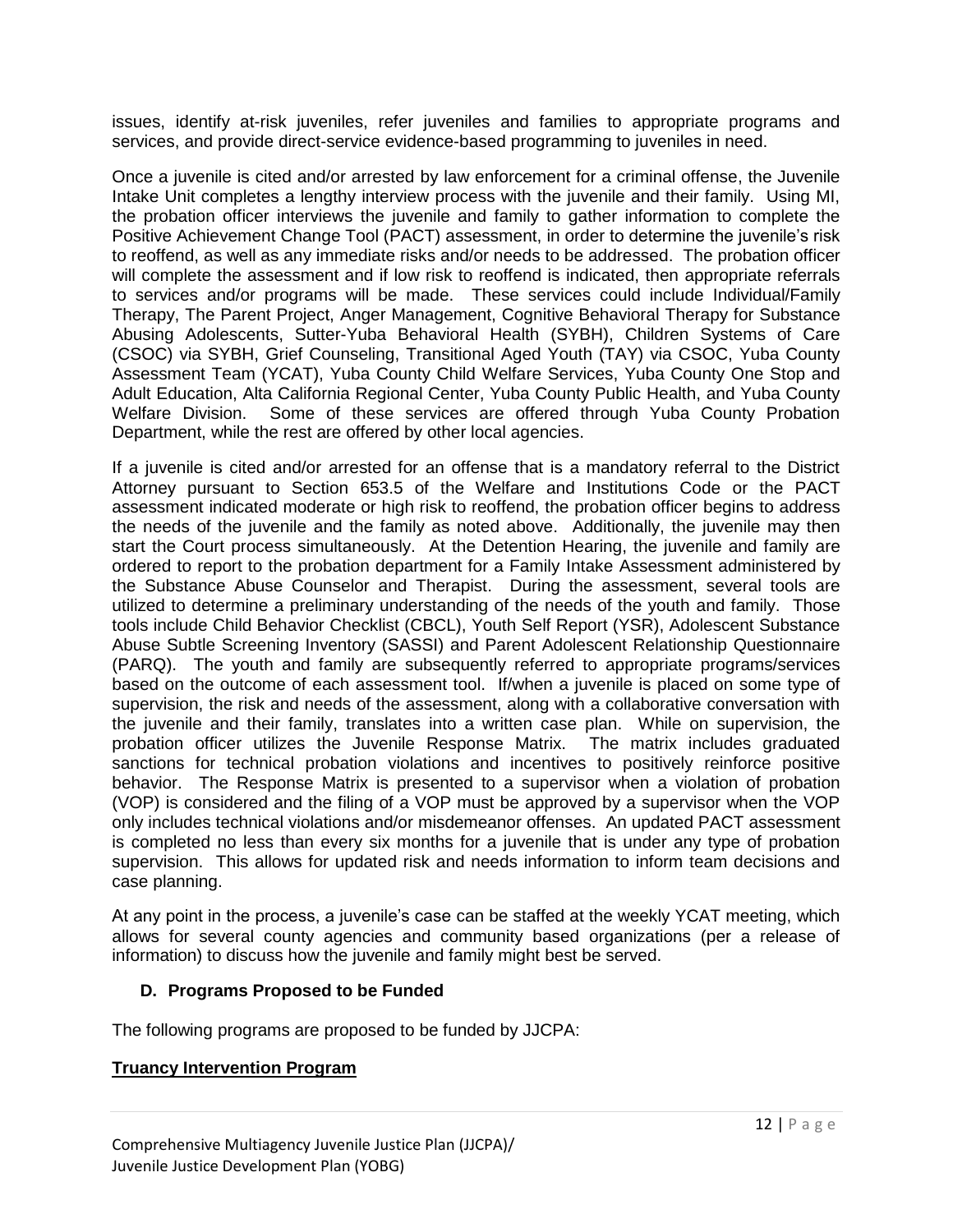The Yuba County Probation Department has dedicated a full time Truant Officer to Marysville Joint Unified School District (MJUSD) and Yuba County Office of Education (YCOE). The Truant Officer provides essential services to the school district, probation department, students, and their families and plays a vital role as a member of the Student Attendance Review Board (S.A.R.B.). The Truant Officer has established a phenomenal relationship with youth and their families and maintains constant contact with them depending on the family's needs. Some of the duties of the Truant Officer include the following: home visits and family intervention services; referrals to social services and other service related agencies in Yuba and Sutter Counties; liaison between school and law enforcement; assisting P.A.S.S. Officers with truancy, recovery and attendance related issues; and transportation of youth to school sites. As a member of S.A.R.B., the Truant Officer services Juvenile Citations, Subpoenas and Infraction Complaints (violation of S.A.R.B. Contract); recovers students who are not enrolled in any school or education programs within Yuba County; and coordinates/participates in truancy sweeps for MJUSD and YCOE.

The Truant Officer is an active member of the Yuba County Displaced Youth Multi-Disciplinary Team. Yuba County has a significant homeless population, which also involves a large number of displaced youth. The Multi-Disciplinary Team was initiated out of the Yuba County Children's Wellness & Child Abuse Prevention Council. The Multi-Disciplinary Team was designed to provide a team approach to build on a youth's strengths and respon**d** to his/her needs in a coordinated manner, to assist displaced children/youth and their families in achieving and maintaining a permanent and healthy living environment.

# **Stepping Stones**

This multi-tiered program incorporates a graduated scale of supervision and family based service interventions to Wards and their families. The focus on this program is for youth committed to the Maxine Singer Youth Guidance Center (MSYGC). The MSYGC provides youth programing and structure in order to address maladaptive behavior while simultaneously transitioning the youth from a custodial setting back into their respective homes and communities. Programs provided are based on the needs of the individual and the group. Camp staff takes a multi-disciplinary approach by involving the youth's parent/guardian, Deputy Probation Officer, school professionals and mental health therapist in order to provide programs to best address those served.

The youth are initially committed to the MSYGC for up to one year, as depending upon their progress in the program; the youth has the potential to complete the program sooner than a year. The MSYGC program consists of four phases, the youth obtaining more incentives as they work through the phases. Acceptance into the MSYGC program begins with a multidisciplinary assessment to determine the needs of the juvenile and his/her family, and to determine the appropriateness for entrance into the program. Phase IV of the program includes a home furlough period with the juvenile returning to the program during the day. The aftercare portion of Stepping Stones is implemented toward the end of Phase III of the MSYGC program to create a solid re-entry plan between the juvenile, their family, and the community. Yuba County Probation Department Intervention Counselor and Certified Substance Abuse Counselor collaboratively begin to identify the needs of the juvenile and family, as the juvenile has been out of the home for a significant amount of time. Services are offered and/or provided to the family, which could involve some form of counseling or household items to reintegrate the juvenile into the home. Intensive probation supervision and support of the youth and his/her family by the same probation officer continue from the date of commitment to and including six months after release from the MSYGC program. Services for these juveniles are family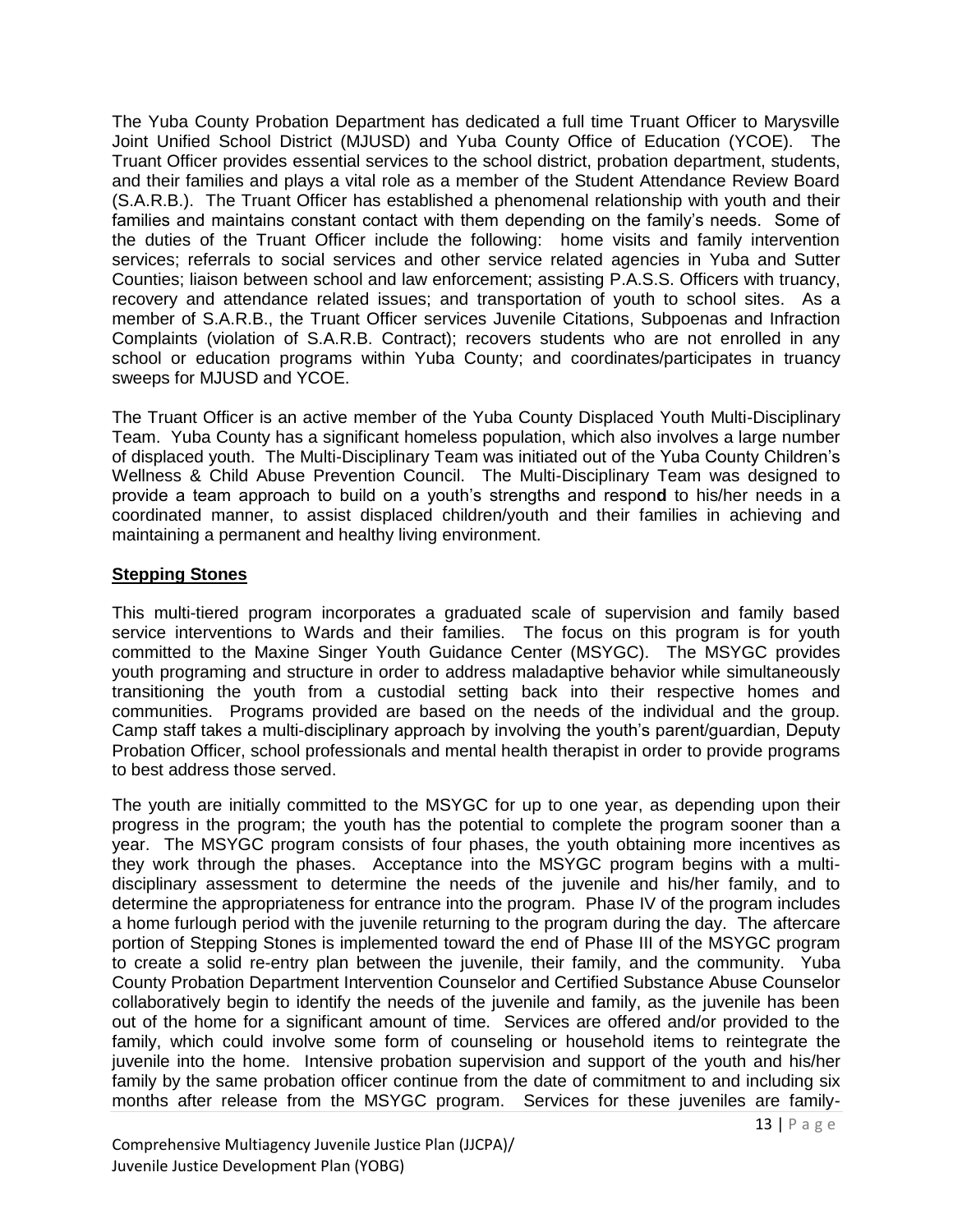centered and include detention based as well as intensive community based treatment, supervision, drug treatment, education, recreation, life skill building and other capacity building activities. A full time probation officer has regular contact with the youth while in the MSYGC. The Stepping Stones program benefits from the team approach of MSYGC Staff, the probation officer, and by families and the juvenile joining together to develop a case plan collaboratively.

Collaborative partners involved in the MSYGC program and The Stepping Stones program includes the Counties of Sutter and Colusa, as the MSYGC is a regional facility. Yuba County maintains the MSYGC facility. The full time Yuba County Certified Drug and Alcohol Counselor facilitates drug and alcohol counseling individually and in group sessions. Additionally, the counselor offers a Parent Support Group. This group assists parents of youth who are committed to the MSYGC and are addicted to drugs and/or alcohol. The program assists parents to grow and learn with the growth of the youth who participate in drug and alcohol counseling. The support group is held once per week. Sutter County Probation Officers and/or Intervention Counselors provide Moral Reconation Therapy (MRT) to youth in the MSYGC. Sutter-Yuba Behavioral Health provides counseling and family support services. Yuba County Office of Education and Yuba County One Stop provides education and employment services to eligible juveniles.

Upon the youth completing the MSYGC, the majority reintegrate into the school system by attending Yuba County Office of Education Thomas E. Mathews (TEM) Community Court School. The probation officer works with the school staff and a full time Deputy Probation Officer positioned at the school site to reintegrate the youth into society and the school system. Both the school probation officer and the supervising probation officer maintain constant communication and oversight of the MSYGC youth attending TEM. The probation officer at TEM offers an array of services and programs on location. The probation officer is the liaison between school, social services, parents and law enforcement. The probation officer is coresponsible for the safety and security of all youth who attend the school and he utilizes progressive discipline to gain compliance of school rules. The programs facilitated include Social and Emotional Needs, Behavioral Redirecting, Relationship Building, School Culture, Positive School Environment and Positive Behavior Intervention Support (PBIS).

# **Day Reporting Program**

After a youth's Detention Hearing, the family is referred to the Probation Department for a thorough Family Intake Assessment administered by a full time Certified Drug and Alcohol Counselor and part time Therapist. During the assessment, several tools are utilized to determine a preliminary understanding of the needs of the youth and family. Those tools include Child Behavior Checklist (CBCL), Youth Self Report (YSR), Adolescent Substance Abuse Subtle Screening Inventory (SASSI) and Parent Adolescent Relationship Questionnaire (PARQ). The youth and family are subsequently referred to appropriate programs/services based on the outcome of each assessment tool. Many of the programs the Yuba County Probation Department offers, occurs at the Day Reporting Program. In July 2016, the probation department partnered with Yuba-Sutter Friday Night Live (FNL) and is utilizing an area at the FNL building, where programs are offered to youth. The Certified Drug and Alcohol Counselor facilitates intensive individual drug and alcohol counseling utilizing a Cognitive Behavioral Therapy model. Prior to participating in individual drug and alcohol counseling, youth must first participate in a drug and alcohol education group facilitated by a full time Intervention Counselor and the Certified Drug and Alcohol Counselor. This program is called Sobriety Through Recovery, Outreach and Nurturing Group (STRONG). This is a four week program designed to ensure youth are prepared for intensive drug and alcohol counseling with the Certified Drug and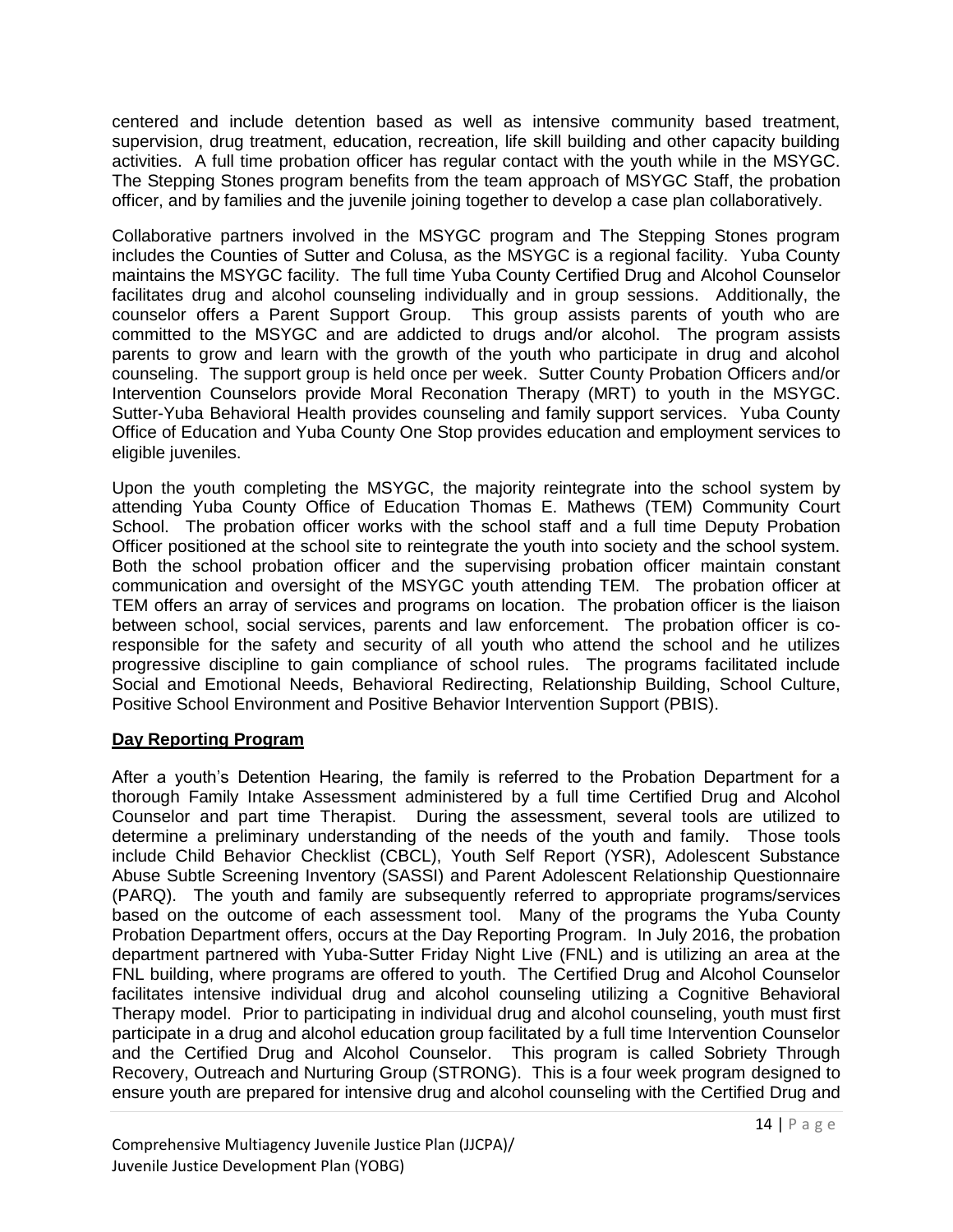Alcohol Counselor. Additionally, the part time Therapist provides individual therapy to youth and families. The Therapist provides probation families the opportunity to access immediate individual or family therapy using a Cognitive Behavioral Therapy approach at no cost to the family.

# **3. Gaps in Services**

Yuba County has identified gang intervention and prevention as being the primary gap in services for juveniles. The County presently lacks a comprehensive strategy to address the challenges presented by the presence and activities of juvenile offenders who are members or associates of criminal street gangs. This strategy should begin with prevention and education for younger children (primary grades) and continue through adolescence. Gang interventions should focus on the high-risk characteristics of gang involvement and not label minors as gang members. For example, Aggression Replacement Training (ART) is an effective intervention that addresses behavioral issues of gang involvement. This strategy has been utilized to some extent with youth who are committed to the Maxine Singer Youth Guidance Center; however, there is not a coordinated system of service delivery consistently targeting youth at-risk for gang involvement. Family focused interventions, including prevention services to the siblings of known gang members, is also a promising approach.

Increased collaboration between Probation and other law enforcement agencies in gang intervention and suppression will be necessary to assist in decreasing gang violence.

# **4. Strategies to Meet Gaps**

Gang issues pose serious problems for local communities and agencies that attempt to combat them. The probation department will continue to focus its efforts with intervention and prevention and target truancy, first time offenders and elementary school youth. Efforts aimed at curbing gang involvement and focus on intervention, education and suppression are all important. The services through P.A.S.S. and Truancy will be enhanced to offer ongoing gang education to families and youth; with the focus on younger children. Probation officers, school officials and local law enforcement will partner on a regular basis to provide gang education presentations.

# **5. Introduction to YOBG**

The Youthful Offender Block Grant (YOBG) provides funding to the probation department to enhance the capacity of local communities to implement an effective continuum of response to juvenile crime and delinquency. YOBG is codified in sections 1950 – 1978 of the Welfare and Institutions Code. Allocations from YOBG funds shall be used to enhance the capacity to provide appropriate rehabilitative and supervision services to youthful offenders.

The YOBG requires counties to submit an annual Juvenile Justice Development Plan that discusses programs and system enhancements, strategies related to non DJJ eligible youth, regional agreements supported by YOBG and programs/strategies that are coordinated with JJCPA.

On January 1, 2017, Assembly Bill 1998 went into effect, making significant changes to the reporting requirements for YOBG and JJCPA. The most significant change was that beginning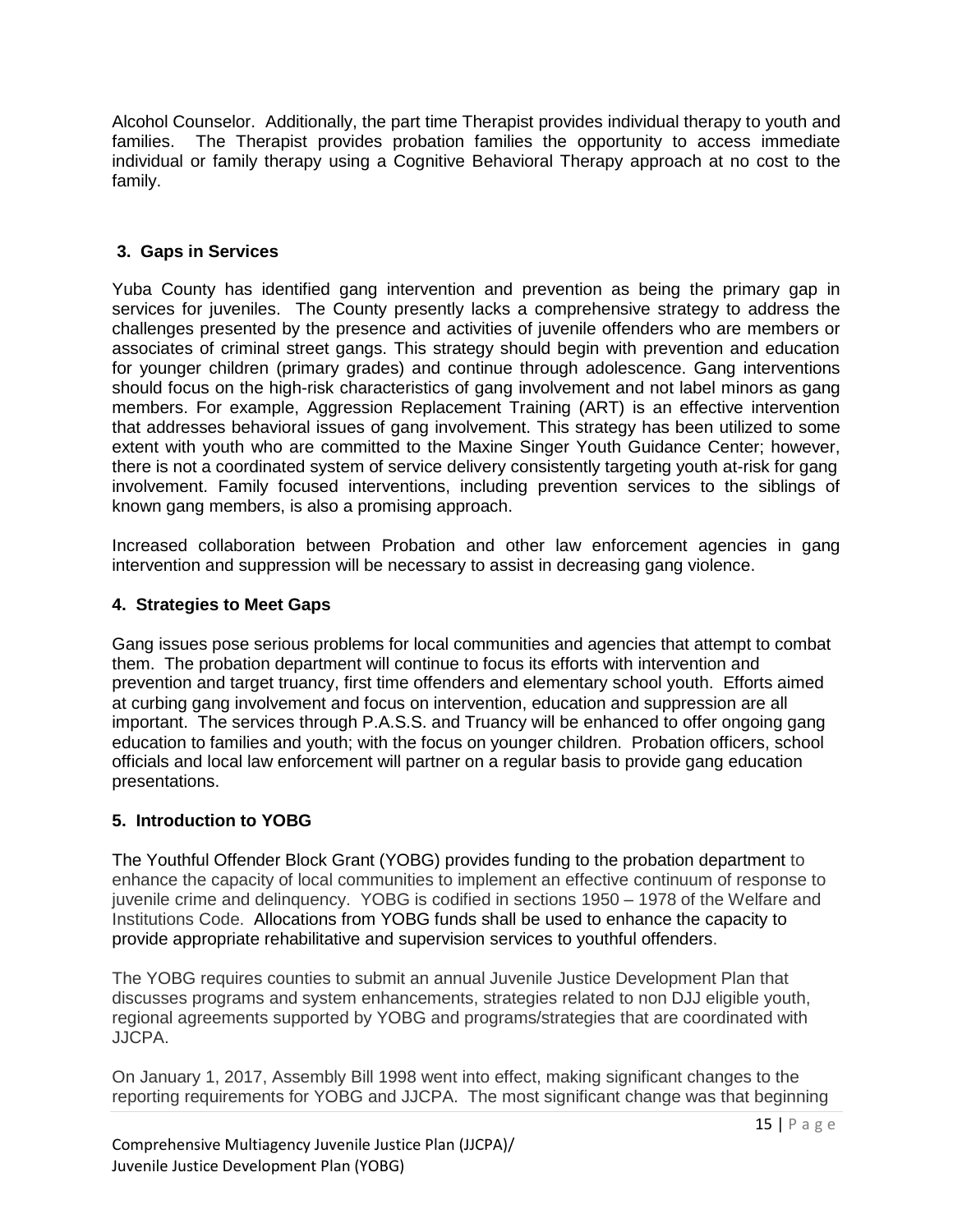January 2018; counties are required to submit a combined Comprehensive Multiagency Juvenile Justice Plan for JJCPA and Juvenile Justice Development Plan for YOBG. Counties had the option of submitting a combined plan in 2017. As a combined plan, the information below outlines the requirements for the Yuba County's Juvenile Justice Development Plan for YOBG.

# **6. Programs and system enhancements**

YOBG funding is essential for juvenile probation and is utilized in many ways to provide evidence based programming/services and assessments to youth, with the primary goal of reducing recidivism. These programs include, but are not limited to, alcohol and drug treatment, anger management, communication skills, parent education, juvenile offender work program and the utilization of a Sanctions and Incentives Response Matrix. In order to determine appropriate programs, youth and their families participate in a Family Intake Assessment; which helps create a case plan. All staff has been trained and has the ability to create a comprehensive and collaborative case plans, using SMART (Specific, Measurable, Attainable, Realistic, Timely) interventions. Additionally, the P.A.S.S. and Truancy programs are a crucial part of assisting with not only prevention and intervention, but in assisting with keeping youth in school and reducing their chances of being removed from their homes.

The Positive Achievement Change Tool (PACT) risk/needs assessment and case planning tool is one aspect of the department's efforts to implement evidence-based practices. The PACT determines a minor's level of risk to reoffend; identifies the risk and protective factors linked to criminal behavior so that the rehabilitative effort can be tailored to address the minor's unique criminogenic needs; pre-populates an automated and customizable case plan focused on reducing risk factors and increasing protective factors; and allows managers to run reports to see changes in risk/protective factors over time. Every juvenile that enters the juvenile justice system is assessed with the PACT, whether it be the pre-screen or the full screen. The PACT revitalizes the role and responsibilities of the probation officer from that of one who monitors sanctions, to that of one who is provided a working tool to assist while modeling pro-social behavior and one who will continue to work with the juvenile and the juvenile's family to reduce the juvenile's risk to re-offend. The use of Risk/Need assessments to identify the risk factors and specific needs of each juvenile, and case planning to address those needs, while supporting and building upon a juvenile's identified protective factors are evidence-based practices. YOBG funding pays for the contracted juvenile Assessment licensing fees through Noble Software Group.

All youth who have been charged with an offense and are pending Court, are subsequently referred to appropriate programs/services based on the outcome of the Family Intake Assessment conducted by the probation departments Certified Drug and Alcohol Counselor and part time therapist. Many of the programs the Yuba County Probation Department offers, occurs at the Day Reporting Program. The Certified Drug and Alcohol Counselor facilitates intensive individual drug and alcohol counseling utilizing a Cognitive Behavioral Therapy model. Prior to participating in individual drug and alcohol counseling, youth must first participate in a drug and alcohol education group facilitated by a full time Intervention Counselor and the Certified Drug and Alcohol Counselor. This program is called Sobriety Through Recovery, Outreach and Nurturing Group (STRONG). This is a four week program designed to ensure youth are prepared for intensive drug and alcohol counseling with the Certified Drug and Alcohol Counselor. Additionally, the Intervention Counselor provides many other services including, Crystal Clear Communication, Anger Management, Theft Awareness, Tobacco Cessation,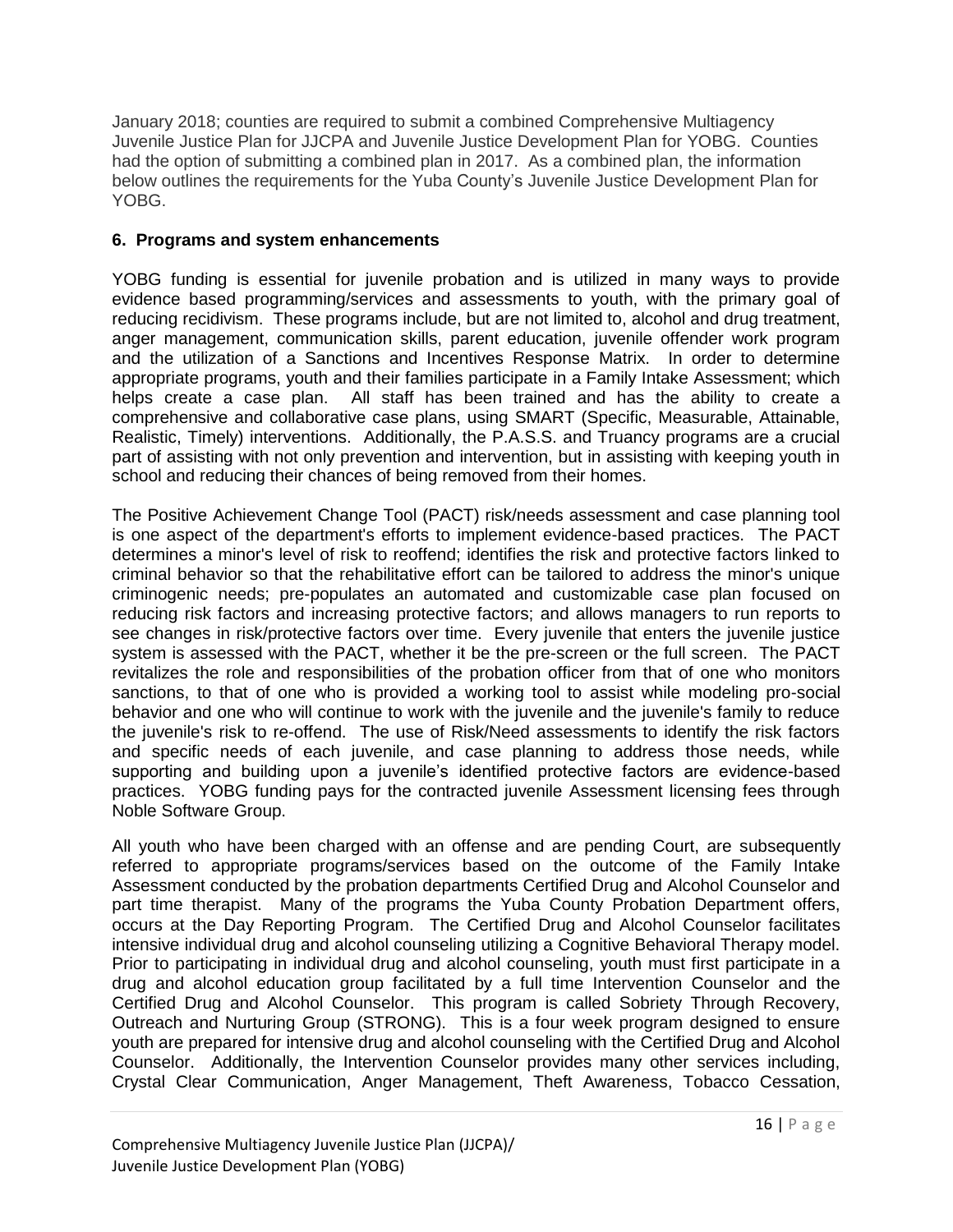Cyber-Awareness and Juvenile Offender Work Program. YOBG funding pays for Family Intake Assessments, materials for programs, training, and incentives.

Some juveniles are adjudicated for offenses involving inappropriate sexual conduct. Often times these juveniles are court ordered to be removed from their homes and placed in congregate care. Having these juveniles participate in a psychological evaluation, could establish a framework of local services and help reduce the amount of youth being removed from their homes. The psychological evaluation would indicate if the juvenile needs education and counseling around boundaries and normal sexual behavior or if they require more intensive services. YOBG funding would assist in paying for psychological evaluations in order to make the most appropriate recommendation, while keeping the best interest of the juvenile in mind.

The probation department partners with the Marysville Joint Unified School District and provides probation officers (P.A.S.S. Program) to be located at Anna McKenney Intermediate School and Lindhurst High School. Each school site pays a percentage of those salaries and YOBG funding will pay the remaining percentage. P.A.S.S. Officers provide supervision for juvenile on probation at the school, as well as assist with discipline for all students. The P.A.S.S. Program incorporates high standards for learning, related to social and personal functioning. Enhancing the individual potential of student's results in measurable outcomes that have increased academic performance, increased promotion rates, reduced violence at the school sites, reduced out-of-school suspensions and improved attendance among all students since truancy issues have proved to be a contributing factor in juvenile crime and delinquency.

To enhance the P.A.S.S. Program, the probation department dedicated a full time Truant Officer to Marysville Joint Unified School District (MJUSD) and Yuba County Office of Education (YCOE). The Truant Officer provides essential services to the school district, probation department, students, and their families and plays a vital role as a member of the Student Attendance Review Board (S.A.R.B.). Some of the duties of the Truant Officer include the following: home visits and family intervention services; referrals to social services and other service related agencies in Yuba and Sutter Counties; liaison between school and law enforcement; assisting P.A.S.S. Officers with truancy, recovery and attendance related issues; and transportation of youth to school sites. Funding for the Truant Officer is appropriated from YOBG and JJCPA.

#### **7. Strategies related to non DJJ eligible youth**

The above programs and interventions align with the overall strategy of Yuba County: diverting juveniles out of the Justice System at all levels and rehabilitating those that are in the system. By being involved at all levels; truancy, school-based, multi-agency, etc., probation officers are offering services, referrals, and support to juveniles and their families in the entire community, not just those involved with probation.

Minors who commit an offense which does not fall under Section 707(b) of the Welfare and Institutions Code and are no longer eligible for a commitment to the Department of Juvenile Justice and Rehabilitation (DJJ) facilities are offered services in two areas; a 365-day commitment in the Maxine Singer Youth Guidance Center (MSYGC) or out of home placement in a Resource Family or Short Term Residential Treatment Program. If a minor is ordered into the MSYGC and actively participates, they can successfully complete the program in 210 days. Upon completion of this program, the minor is then released to their family and must participate in the aftercare program. The minor will be under intensive supervision and referred to the necessary programs/services in assisting them with their transition in returning home. The